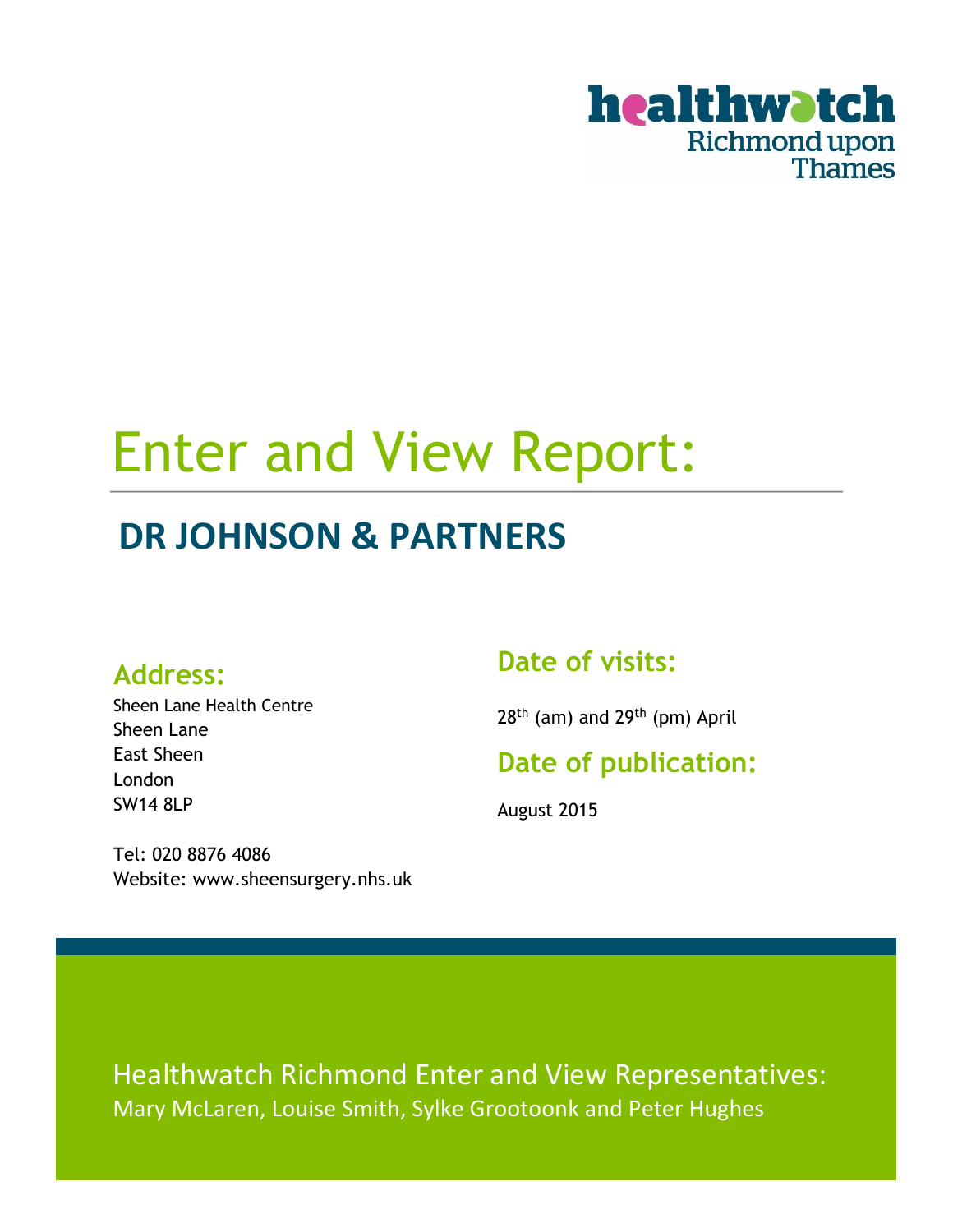### Introduction

In February 2014 Healthwatch Richmond held a public GP Forum with local residents, GPs and key organisations involved in General Practice. We asked the community for feedback about their experiences of using the GP services. The feedback we received encouraged us to further investigate the level of service provided in the Borough.

Healthwatch Richmond analysed data collected in the Ipsos Mori July 2014 and January 2015 GP Patient Report. We triangulated this data from practices across the borough with data available on NHS Choices between January and September 2014, data collected for the Healthwatch Richmond Infobank, the Friends and Family Test and our GP Report, March 2014. This information indicated that there was a variation in patient experience of GP services across the borough. We identified practices with high, medium and low levels of patient satisfaction and cross-referenced these with comments on NHS Choices. Based on this we identified a number of practices to visit across the range of patient experience. It was based on these findings that Dr Johnson and Partners was selected to receive visits.

Our intention in conducting Enter and View visits to GP surgeries, was to identify both positive practice and any issues on which we may make recommendations for improvements.

Dr Johnson and Partners is located in Mortlake and has a total of 10,908 patients registered, 1360 of whom registered in the last twelve months. Dr Johnson and Partners is located within Sheen Lane Health Centre and shares the building with another GP practice, Dr Jezierski and Partners. The practice has one practice manager, seven doctors, one healthcare assistant, three practice nurses, six receptionists and one practice secretary.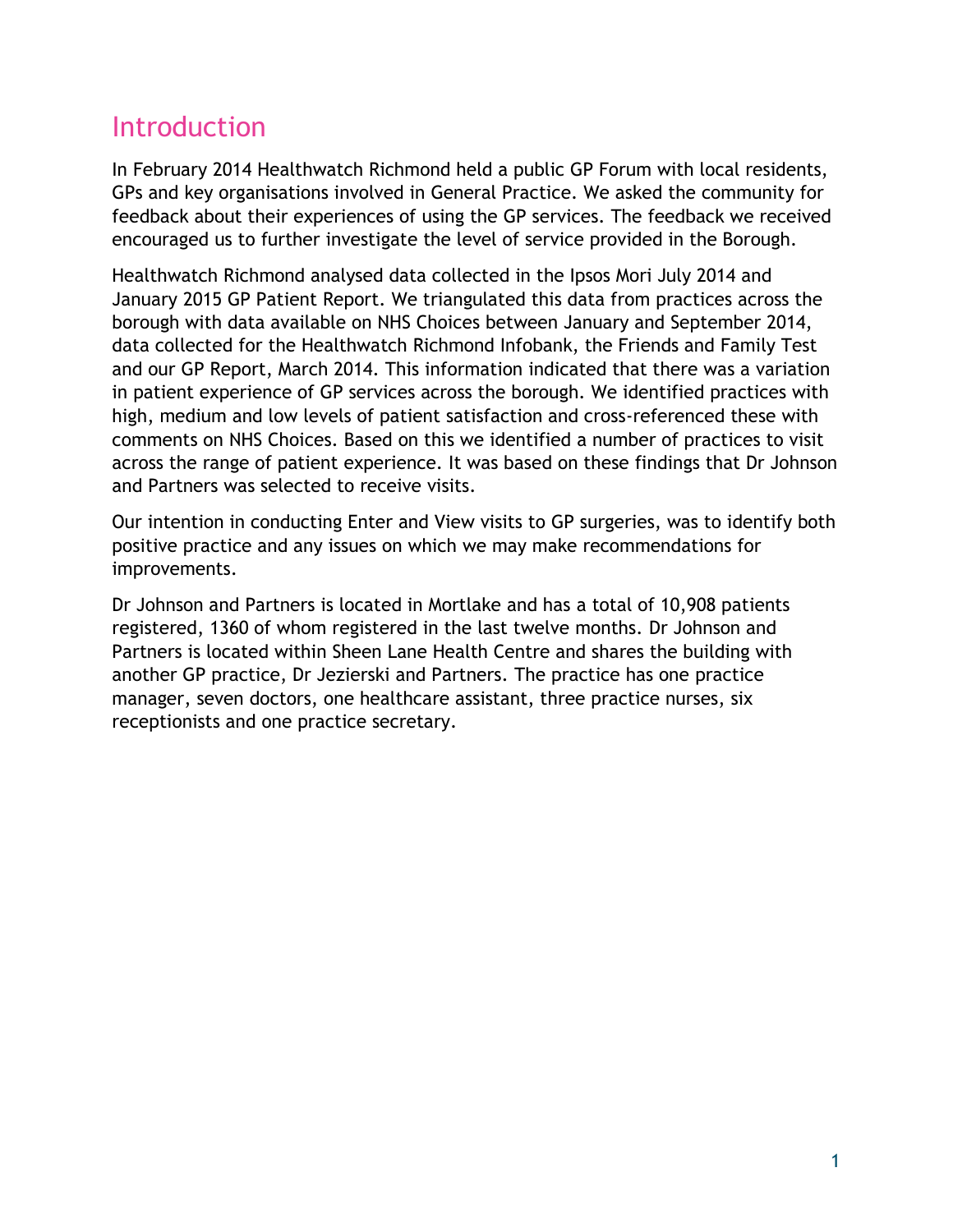### **Methodology**

### **Setting up the visits**

The visits to Dr Johnson & Partners took place on the 28th and 29th April 2015. Each visit was undertaken by two staff or volunteer authorised Enter and View Representatives and lasted two hours, one taking place in the morning and the other in the afternoon to ensure greater accuracy and representation in our data. Enter and View Representatives undergo a thorough recruitment and training process including application, references, interviews, Enter and View training, specific training on conducting visits in GP Practices, and DBS checks. All the Enter and View representatives carried photographic identification cards at all times during the visits.

The practice was contacted in advance and mutually acceptable dates were agreed for the visits, which was then confirmed in writing. The visits were conducted in line with the Healthwatch Richmond Enter and View Policy, a copy of which was provided to the practice before the visit.

### **Conducting the visits**

Enter and View representatives approached patients in the waiting room of the practice, introducing themselves, Healthwatch Richmond and the purpose of the study. Patients were then asked for their consent and, once given, volunteers conducted a semi-structured interview. Our interviews with patients encouraged comments on both positive and negative aspects of the practice and focused on:

- Access to services
- Quality of care
- Overall satisfaction with the practice
- Any improvements patients would like to see

In addition, practice staff were interviewed and an observational audit of the service was carried out at each visit.

Each of the Enter and View Representatives provided written reports of their findings, which were analysed by Healthwatch staff to identify trends and key issues arising from the data collected. These findings are presented below.

### **Limitations**

Whilst we tried to ensure accuracy in data by conducting our visits on one afternoon and one morning, it became clear that most of the patients we spoke to were either retired or currently not working. It is important to note that this may have had an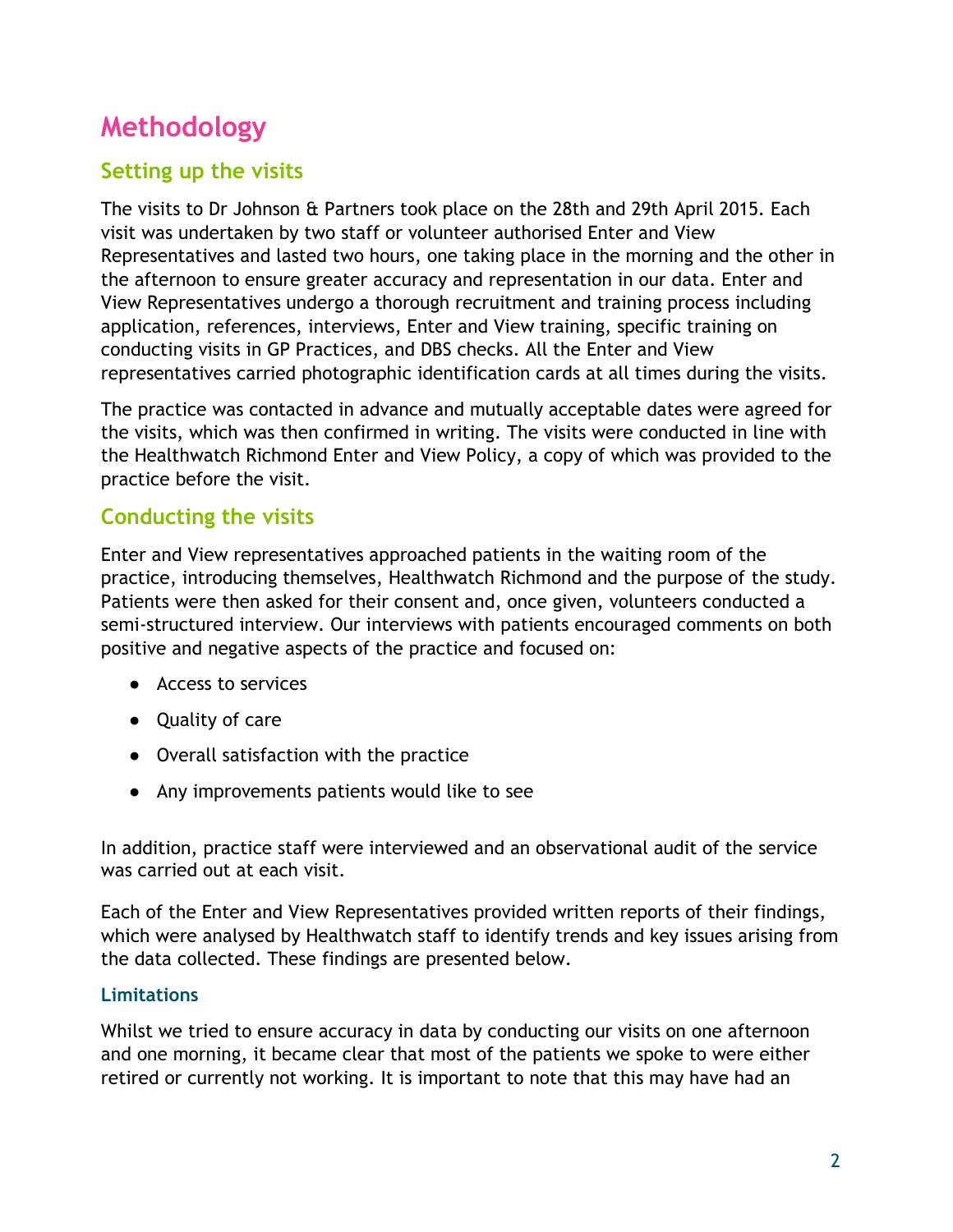impact on our findings, particularly in relation to opening hours and accessibility of booking appointments.

It came to our attention after our first visit to the practice that we spoke to patients from both practices. As a result, we have used just the feedback from our second visit in this report where we only spoke to patients at Dr Johnson and Partners. The data we collected was therefore more limited than we had originally intended.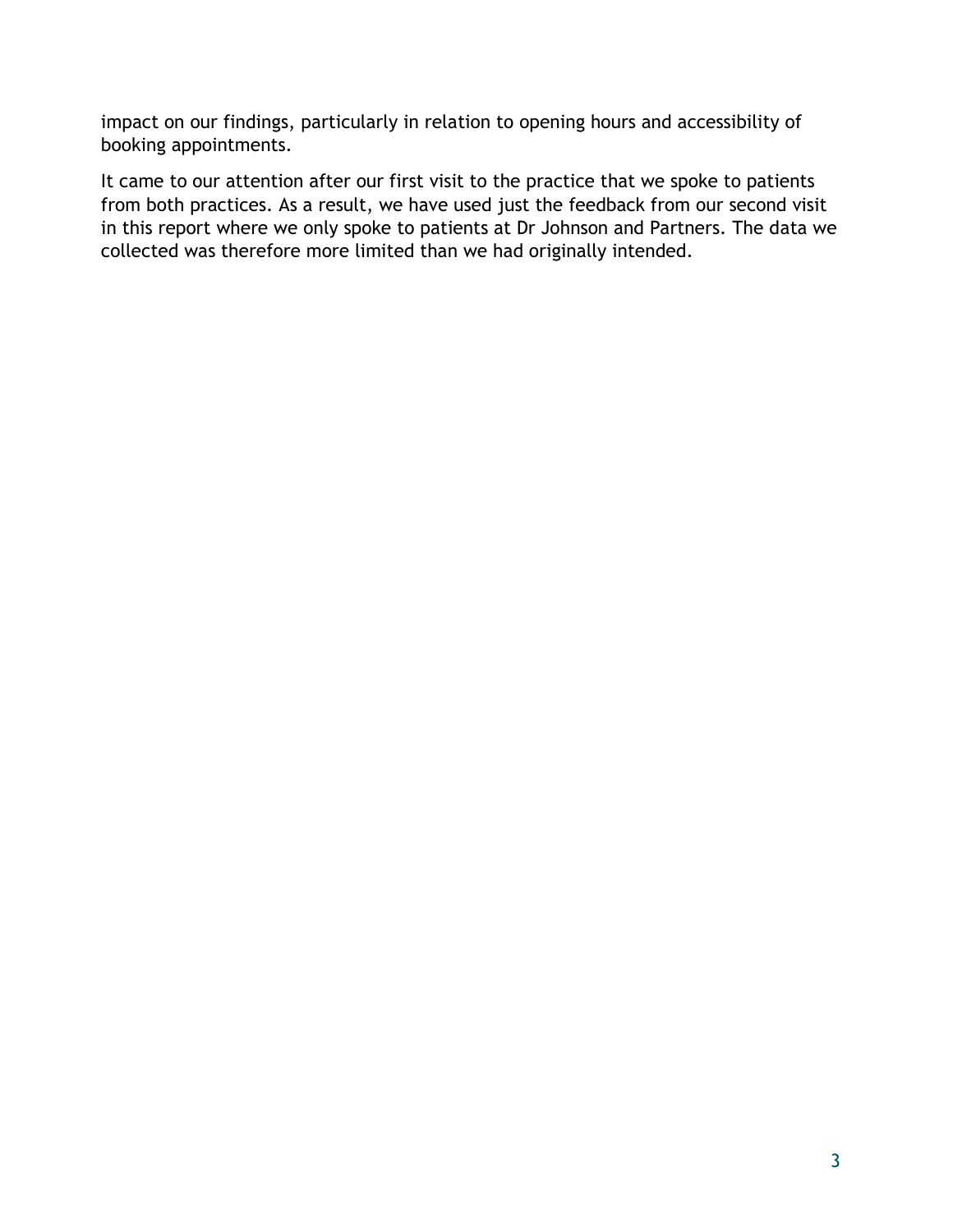### **Overall Findings**

Overall, our findings correlate with those found in the Ipsos Mori July 2014 and January 2015 GP Patient Report - that patients at Dr Johnson and Partners are highly satisfied with their experience of the surgery.

Most importantly for patients, the staff at the surgery were described as, "*patientcentred*," with an empathetic, caring and efficient attitude to the care and treatment they delivered. This, for the patients, created a warm, friendly atmosphere and a surgery that they wanted to be part of. In addition, staff told us that they well supported in their role, are offered to attend regular training and are actively encouraged to learn.

Our findings revealed small areas for improvement. Some patients we interviewed said they were unable to see the same doctor unless they booked ahead and often had to wait to see their desired doctor. This concerned patients, especially when requiring a same day appointment and needing continuity in their care. Additionally, some patients told us that they felt their appointments were rushed.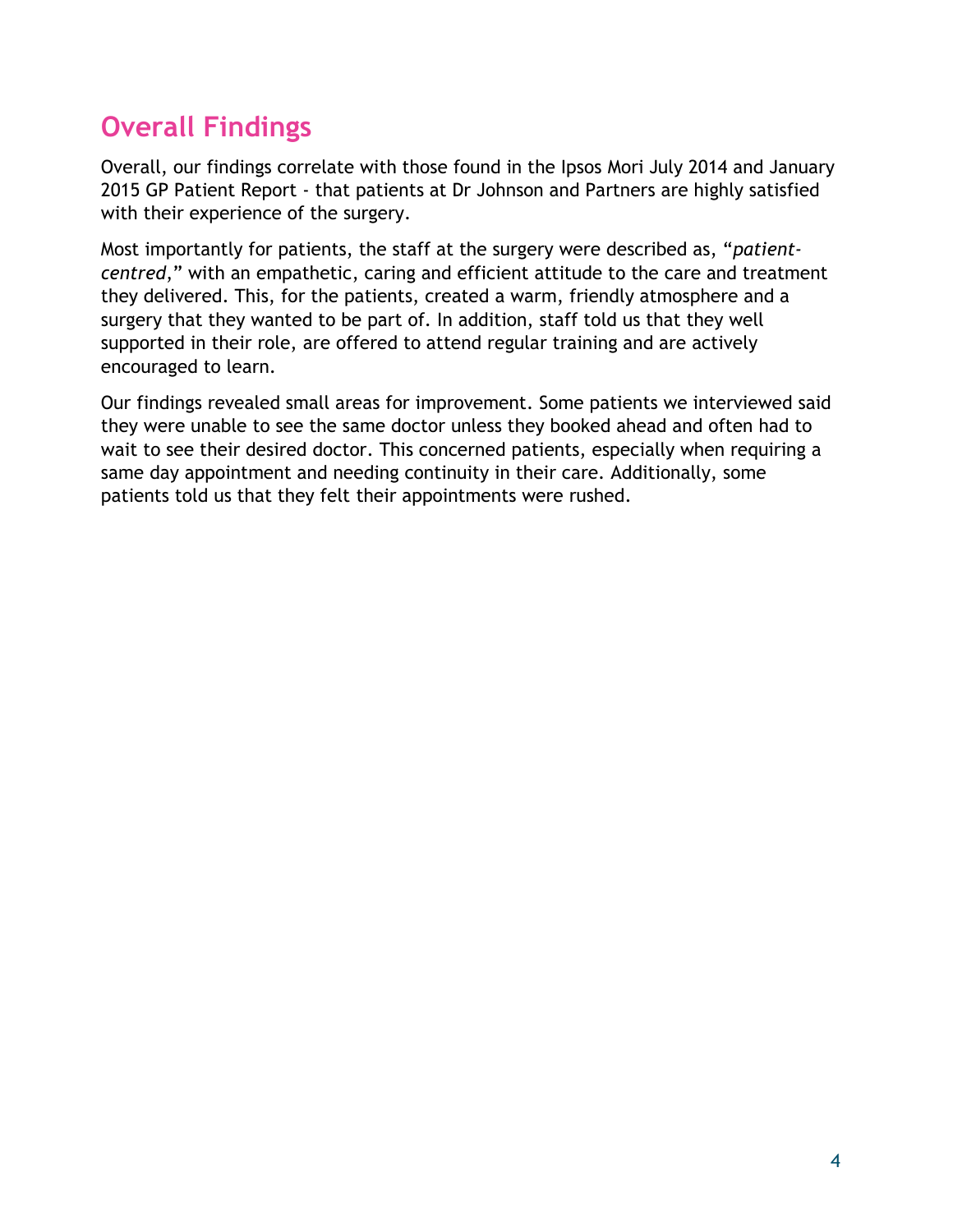### **Physical Environment**

The surgery is one of two surgeries at Sheen Lane Medical Centre and both practice names are clearly marked on the outside of the building. We also observed signs detailing opening hours, including bank holiday opening hours, on the entrance to the building.

The surgery provides excellent wheelchair and pram friendly facilities, with level access, automated doors, a lift going up to the first floor and wide open hallways.

Our volunteers observed clear signage to rooms and toilets and found the premises to be generally clean and pleasant. Patients reported a general satisfaction with the environment. We observed a hand sanitiser at the entrance and alcohol rub at reception.

Whilst the building was generally quite clean, we did observe some paper on the floor and one patient we spoke to commented that the building could do with a "*lick of paint and a tidy up."* Since our visits, the practice told us that all patient areas were repainted earlier this year in a £13,000 refurbishment.

Some of the patients we interviewed said greater modernisation would improve the general environment, "*it would be nice to have an electronic board showing when your appointment was*." Another commented that they found it a "*bit old fashioned*." Most patients we spoke to preferred the personal approach taken by the doctors and nurses who would come and collect them from the waiting area. A small play area for youngsters, which was being used during our visits, certainly contributed to a more informal, family atmosphere.

The waiting area was very spacious and at the time of our visits had plenty of chairs to match the number of patients. There was some confusion as to whether patients should sit in the waiting area parallel to the surgery's reception area due to a lack of distinction between the two surgeries. One patient told us that she found it "*odd that there are two practices side by side.*"

Our volunteers noted that the reception area was very close to the waiting area and that four receptionists sit quite close together, not conducive for privacy. A notice at the desk does explain that privacy can be arranged should a patient need it.

We observed that staff, including receptionists and doctors, were not wearing name badges despite some of the patients being new to the surgery. This provided further confusion among patients who were unsure as to which surgery staff were attached to.

We recommended that a sign should be present in the waiting area with the pictures and names of the practice team so that patients are aware of the clinical team available to them. In addition, all staff should wear name badges, which includes their job title and the surgery's name.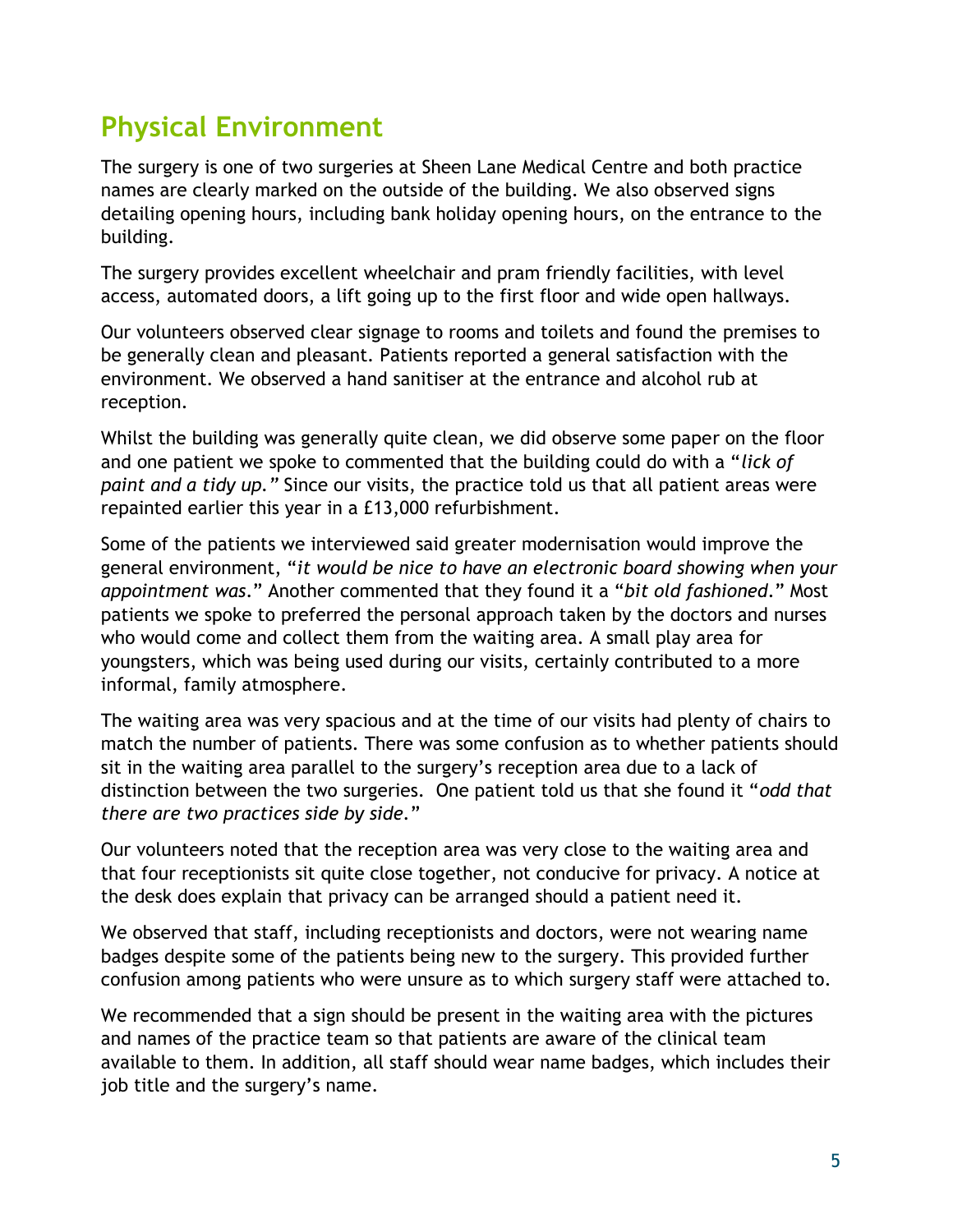#### **Practice's Response**

The practice assured us that they are in the process of issuing all staff with name badges.

### **Patient Advocacy**

#### **Patient Feedback**

From our observations, we noted that patients could make a complaint or compliment easily if they needed to. Compliments and Complaints leaflets and the Friends and Family test are presented clearly at reception. The complaints record showed that there have been 2 complaints in 2014/2015.

Patients also have the opportunity to influence the practice by joining the Patient Participation Group (PPG), which is clearly advertised in the surgery and on the practice website. The Practice Manager informed us that the two practices at Sheen Lane Health Centre have joined together to try to make the PPG more representative and robust. The Practice Manager also told us that the surgery's PPG is very pro-active and effective.

Moreover, the PPG has worked hard to engage with seldom heard groups within the practice population by advertising in a variety of ways: registration forms for new patients, a poster in the waiting room, the practice's website, by PPG members visiting the surgery to talk to patients in the waiting room and recently, by building up an email list.<sup>1</sup>

When asked about the PPG, most patients were unaware of their existence or function within the surgery, despite the clear advertisement.

#### **Information**

Our visitors observed large amounts of printed information in the practice but reported that it was not often well organised or maintained as perhaps it could be.

A number of patients said they had found the information displayed in the practice useful especially in relation to their condition or felt that they could ask their doctor for information if needed. One patient told us that their friend, another patient at the surgery, had received exceptional care at the surgery because she was signposted to relevant support networks by the medical team.

While there was a significant quantity of information in the practice there were some important pieces of information that we did not observe and felt should be provided by the practice. This included information in alternative languages or how to access this information for people whose first language was not English. The Practice Manager told us that the British Sign Language (BSL) service is more regularly used than the translation service.

 $\overline{a}$ 

<sup>1</sup> PPG report 2014/2015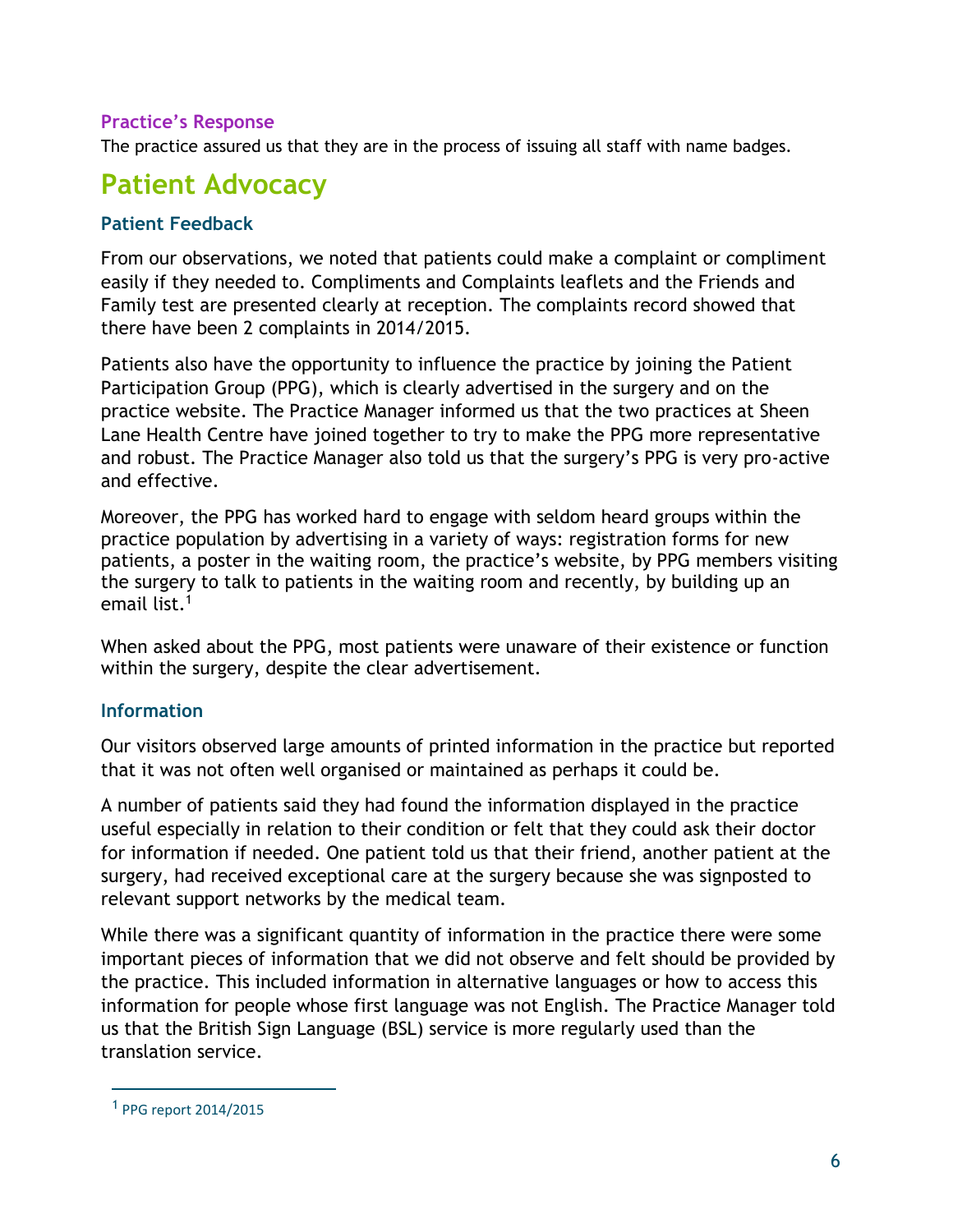We recognise that the practice has access to a translation service, and that producing leaflets in multiple languages may not be financially feasible. We recommended that the practice produce a small amount of information in multiple languages, for example a poster that advertises the availability of a translation service may not be expensive.

#### **Practice's Response**

The practice told us that they would liaise with Richmond CCG to see if they could access a small amount of information in multiple languages to place within the practice.

### **Appointments**

#### **Booking appointments**

Access to appointments varied across patients interviewed: some were able to get an appointment on the day if they needed whereas others had to wait a week or two. Several patients felt that this was due to the increase in popularity of the surgery since the influx of patients from Deanhill surgery. The majority of patients interviewed noted that they would only be able to get a same day appointment "*if it was an emergency.*" Two patients told us that they have had to use the Teddington Walk-in centre or A&E for medical attention because they could not get an appointment.

Most of the patients we spoke to were positive about getting an appointment by calling up and that the receptionists "*work hard to get you an appointment you want*." One patient did note that they "*often have trouble getting through on the telephone so I just come in to book an appointment.*"

Nearly all the patients we interviewed told us that seeing the Doctor of their choice required waiting for them to become available, "*If you want to see a specific doctor then you need to book ahead and often have to wait."* One patient reported having to wait one month for an appointment because the doctor of his choice was not available. The lack of continuity in care concerned some patients, *"I get different advice with every GP and a different prescription with every GP."* The practice's PPG have worked to mitigate this issue by informing patients when GPs work via the practice website.<sup>2</sup>

In addition, some concern was raised about the length of appointments. One patient told us that there was a certain "*time pressure*" and that they felt they had to speak concisely about their problem. This was supported by another patient, who told us that they "*didn't feel the doctor gets to see you long enough*."

The surgery has recently set up an online booking system, which is advertised on a poster in the waiting area, the practice leaflet and on the digital information screen. About half of the patients we spoke to were not aware of an online booking system. Other patients that were aware but didn't use the system, said they found it easier to

 $\overline{a}$ 

<sup>2</sup> PPG report 2014/2015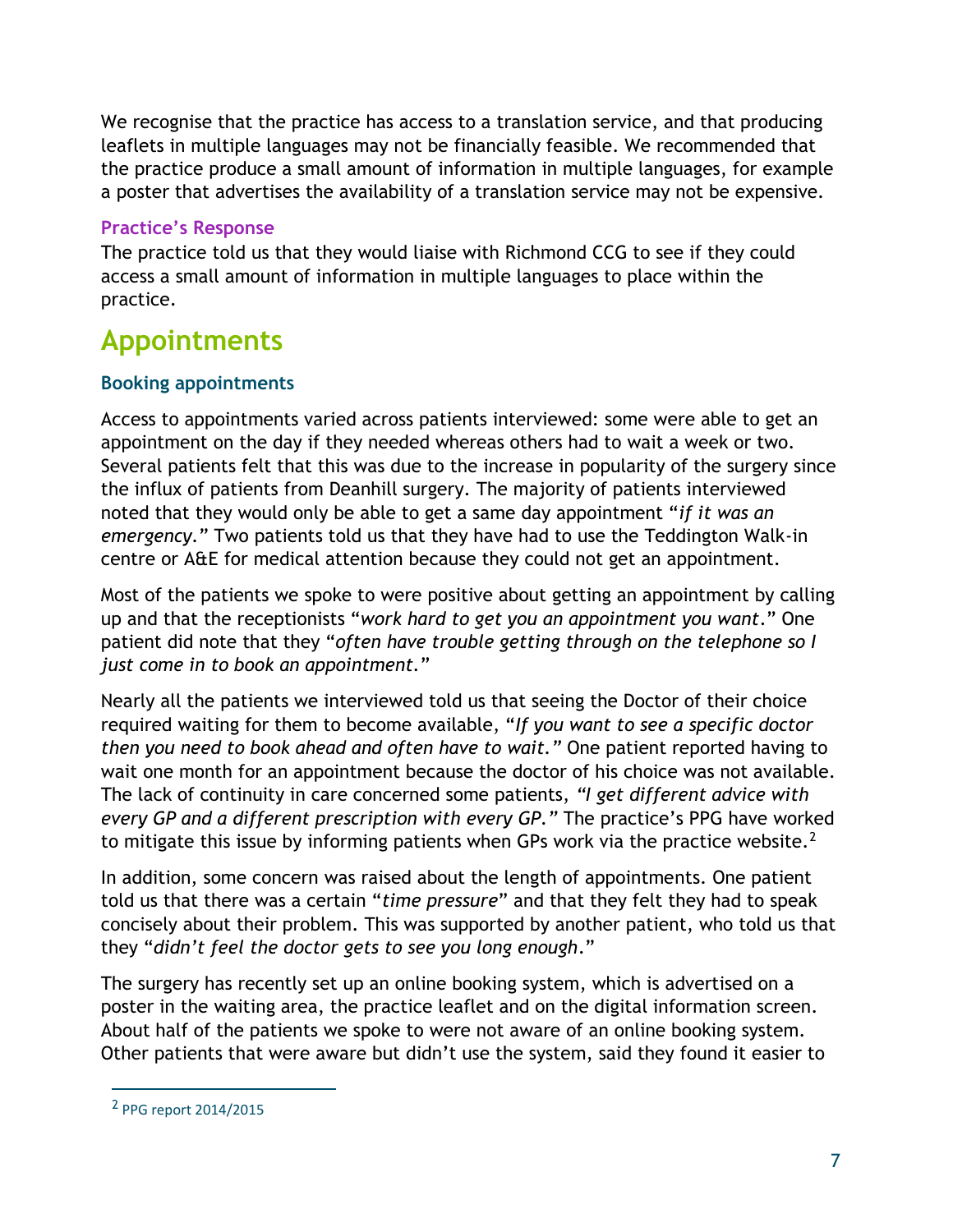phone because you can "*explain your condition to the receptionist."* Some patients found the process of registering "*confusing*" or didn't know how to register.

We recommended that the practice should consider different ways of promoting the online appointment service so that all patients are aware of it. In particular, patients need greater clarification on the process of registering for the online system.

### **Practice's Response**

The practice told us that they advertise their online appointment service widely by sending texts to all patients, advertising the service on the website and in the practice and discussing it with all new patients. They asked for suggestions as to how they might ensure that patients are aware of the service.

### **Waiting Times**

Patients reported mixed waiting times, ranging from 10-40 minutes after their appointment time. One patient reported that waiting 45-60 minutes is commonplace at the surgery. Another patient noted that when appointments are late the, "*Doctor always explains why the appointment was late, which is a nice touch.*"

### **Opening hours**

The majority of patients we spoke to were happy with the opening hours. However, there were a few comments that suggested some patients were unaware of the surgery opening hours, "*it would be helpful to have evening and weekend appointments available*." The practice does offer Saturday morning appointments. Conversely, one patient we interviewed said she was "*delighted*" the surgery is open on Saturday mornings and that she can easily pick up her prescriptions on her way back from work. We observed that the opening hours are clearly displayed on entrance to the practice.

### **Out of Hours**

Most patients we spoke to knew that they could look in the practice leaflet for information about the out-of-hours service. We did observe that the NHS Direct number was being advertised on the electronic screen in the waiting room rather than NHS 111. We informed staff that this would need updating.

We recommended that the practice should consider promoting the opening hours elsewhere in the building to ensure that patients are aware of the times that service is available to them. In particular, we recommended that the availability of weekend appointments and how they can access them should be promoted to patients.

The NHS Direct number advertised in the surgery should be updated to NHS 111 so that patients are correctly informed.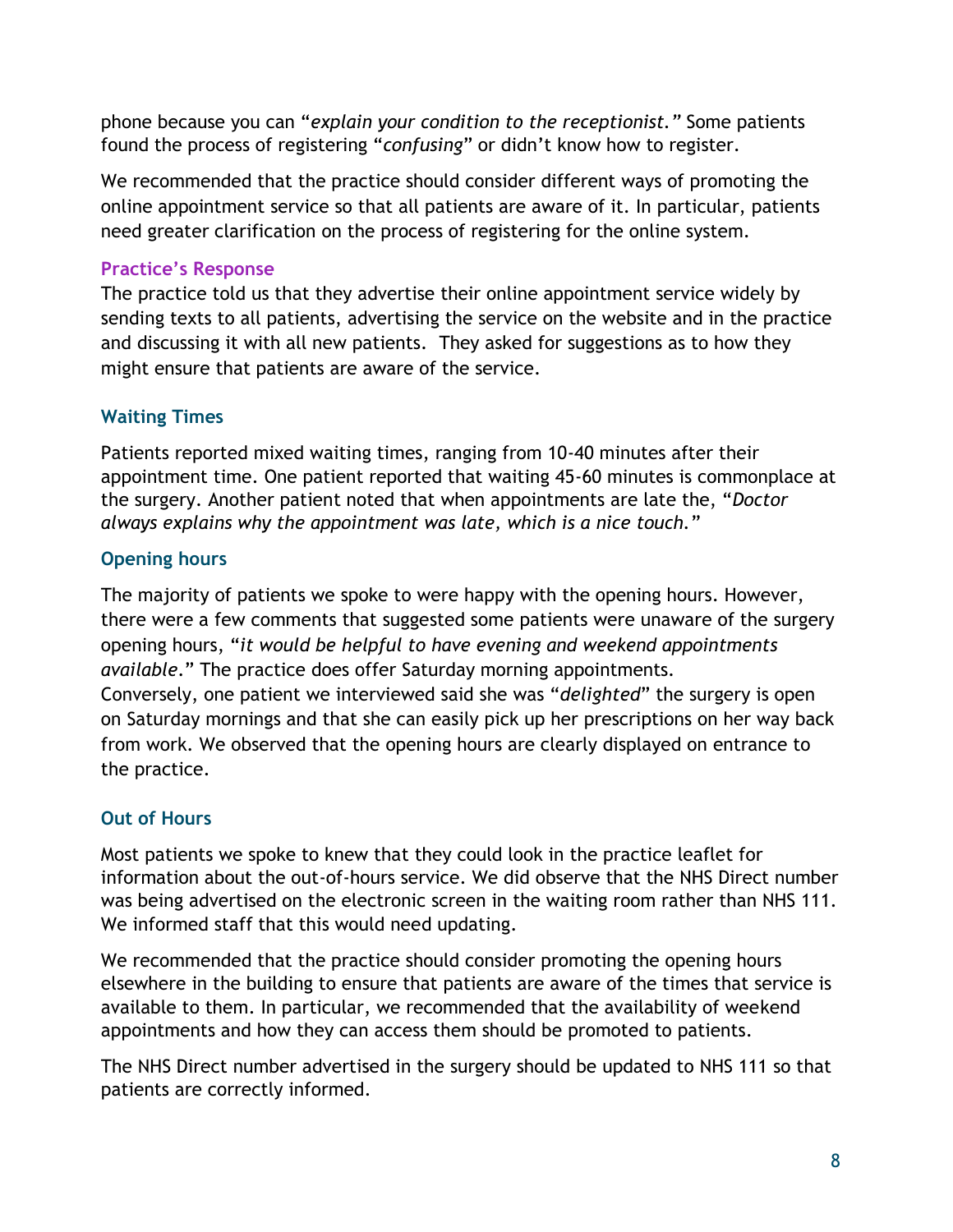#### **Practice's Response**

The practice assured us that they would consider how they might best promote the extended opening hours.

### **Quality of care**

#### **Staff**

The majority of people we spoke to praised the practice staff. This is further supported by the compliments received by the practice<sup>3</sup>, one patient thanking the team for their *'efficient, caring responsiveness.*' We hope that the practice will pass on the positive feedback that we have gathered from patients about staff.

From our interviews with staff we were told that they feel well supported in their role, are offered regular training and are encouraged to learn. The Practice Manager has a schedule of their qualifications, and a training programme for each staff member. Staff told us that they enjoy their job and try to accommodate patients as much as possible.

The Doctor we spoke to told us about a daily coffee meeting that all doctors are encouraged to attend in order to share problems or solutions with other doctors. The Doctor also told us that when it is noticed that another staff member isn't regularly attending these meetings, *"we will have a word with them because we all know how important it is."* Regular away days for the whole team are also organised to encourage team work and to develop strong professional relationships.

However, the Doctor also spoke to us about the pressures of an increasing patient population on the medical team, "*15 years ago I used to be able to take a lunch break, it just isn't possible now.*"

#### **Receptionists**

The majority of patients responded very positively to questions about the reception team. Receptionists were described as "*delightful,*" "*friendly,*" "*attentive*" and "*polite.*" Most patients also noted that the reception team treat them with respect and consideration. Some patients also noted that reception staff have considerably improved in terms of behaviour and attitude, "*used to be quite fierce but now they are much more friendly."*

#### **Doctors & Nurses**

 $\overline{a}$ 

Most patients we interviewed were highly satisfied with the medical team and felt very involved in their care treatment. Patients generally agreed that the team was very patient-centred because they first and foremost try to, "*understand the needs of the patients*."

<sup>3</sup> NHS Choices, http://www.nhs.uk/Services/GP/ReviewsAndRatings/DefaultView.aspx?id=44954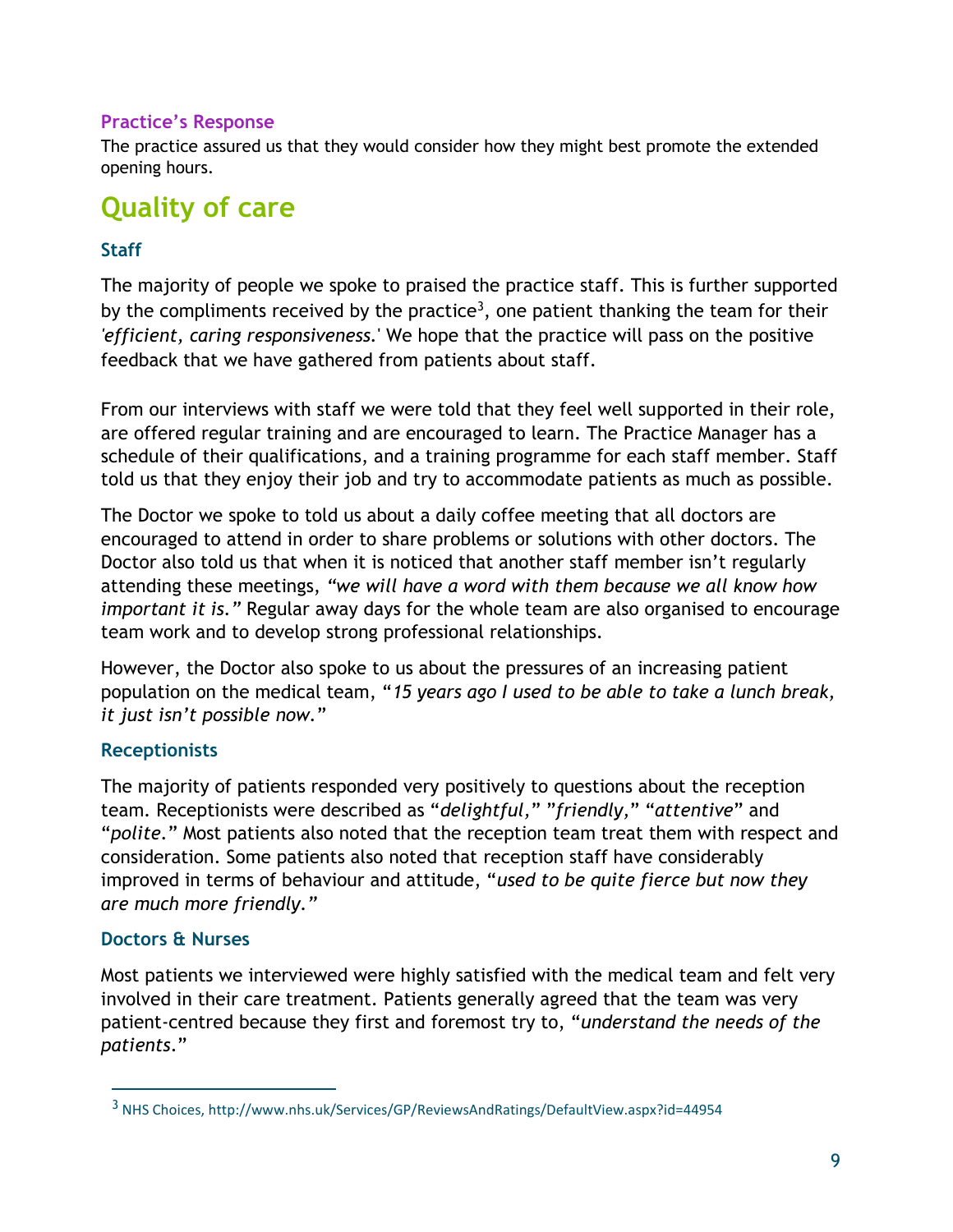One patient noted that the best thing about the practice was the doctors because they are "*not condescending, there are no power imbalances.*" Another patient particularly praised the younger doctors, perceiving them as "*more open-minded*" but also confirmed that all the doctors delivered a high standard of care.

Two patients provided negative comments about the GPs, although no specific doctor was mentioned. Some patients also made comments on the overstretched nature of the doctors and suggested that the surgery should employ more locum doctors.